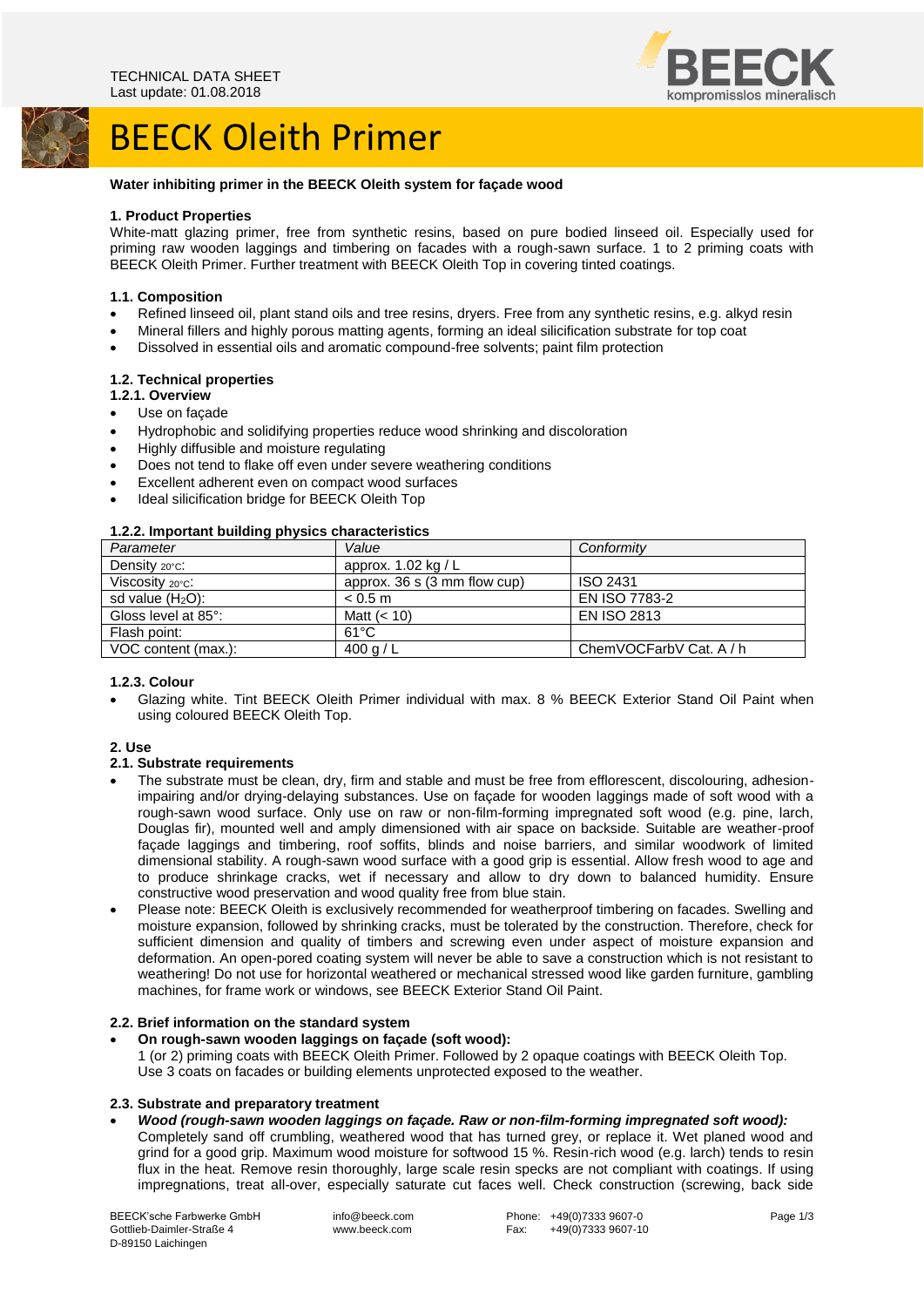

# BEECK Oleith Primer

ventilation etc.), round sharp edges of square timbers and avoid horizontal wood surfaces. Thoroughly clean, brush or blast efflorescing wood and use an off-the shelve bleach or de-grayer appropriate to manufacturer instruction to eliminate water-soluble discoloration and stains. Allow cleaned, bleached wood to dry and prime with BEECK Oleith Primer. Remove dirt, algae etc., use BEECK Fungicide if necessary. Remove old lacquer, acrylic or synthetic resin-based coats pore deep by sanding down or blast cleaning, pretest cleaning procedure on site.

*Unsuitable substrates* are horizontally installed or slightly sloped wood exposed to the weather, mechanically stressed wood and wood in contact with the soil. Note constructive and possible chemical wood preservation. Tropical woods, oak, wood-based materials as well as flaking coatings are not suitable.

• *Defective substrates* require a differentiated approach, examine and try out on a test area first.

### **2.3.1. Maintenance and follow-up treatment**

See Technical Data Sheet BEECK Oleith Top.

## **2.4. Application instructions**

- **2.4.1. General information**
- Check substrate suitability as required (see 2.1 and 2.3). Pay attention to the absorbency, strength and texture of the respective substrate. Try out on a test area before using on critical surfaces. Ensure that the product is used by qualified persons and in a smooth, uninterrupted coating process. Provide personal protective equipment.
- Carefully cover surfaces which are not to be treated especially glass, window sills, rainwater pipes, renders, floors – and protect them from splashes.
- Apply plank by plank uniformly without any over lapping or drying seams.
- Do not use in wet conditions, if there is a risk of frost, on hot surfaces or in the blazing sun.
- Minimum application temperature: +12°C. Ensure ventilation and heat (room ambient temperature) for drying. Handle fresh coatings carefully. Sun light (UV-radiation) promotes the drying significantly.
- Drying time per pass: in normal climate, BEECK Oleith Primer is ready to coat over after at least 48 (!) hours. Extended drying periods of minimum 3 to 4 days must be considered in cool climate conditions. Tack-free and ready for installation in normal climate after several days. Avoid excessive coat thicknesses and gluing up/clogging, e.g. in joints. Protect fresh coatings from the rain; hang up scaffolding sheeting in front of the façade or store timbers in a heated workshop.

### **2.4.2. Application**

- Apply BEECK Oleith Primer with a flat brush. Roller application or spraying (low-pressure, high-pressure, airmix) is also possible, but always thoroughly level out wet-in-wet subsequently by flat brush. Pretest spray application. Avoid overspray drift. Note the risk of auto-ignition in extractor filter mats caused by oily overspray.
- Stir up thoroughly before use. Tint BEECK Oleith Primer individual with max. 8 % BEECK Exterior Stand Oil Paint when using coloured BEECK Oleith Top (see chapter 1.2.3).
- Apply as a thin coating, smoothly seamlessly and uniformly plank by plank in the direction of the grain or figure. Distribute paint even on rough-sawn wood well. Avoid any excessive coat thickness on edges and in joints. Saturate highly absorbent wood and cut face again after around 10 minutes and brush to spread excess coating on the surface.
- Add up to 3 % BEECK Lacquer Thinner if necessary.
- 1 to 2 priming coats with BEECK Oleith Primer with at least 48 hours between the coats.
- After first coat, cut rough wood fibre which is percolating the coat by soft sanding without pressure.

### **3. Application Rate and Container Sizes**

The application rate, i.e. the quantity required for planed wood is approx. 0.07 L, on rough-sawn wooden laggings approx. 0.12 L BEECK Oleith Primer per m² and pass. Determine exact rate on a sample area on site. Always apply as a smooth coating and thin as required. *Container sizes:* 0.25 L / 0.75 L / 2.5 L / 10 L

### **4. Cleaning**

Use BEECK Lacquer Thinner to thoroughly clean equipment, tools and soiled clothing immediately after use.

### **5. Storage**

Stored in original container, tightly closed, can be kept for at least 24 months. Close opened containers airtight. Never pour into solvent-swellable containers.

info@beeck.com www.beeck.com